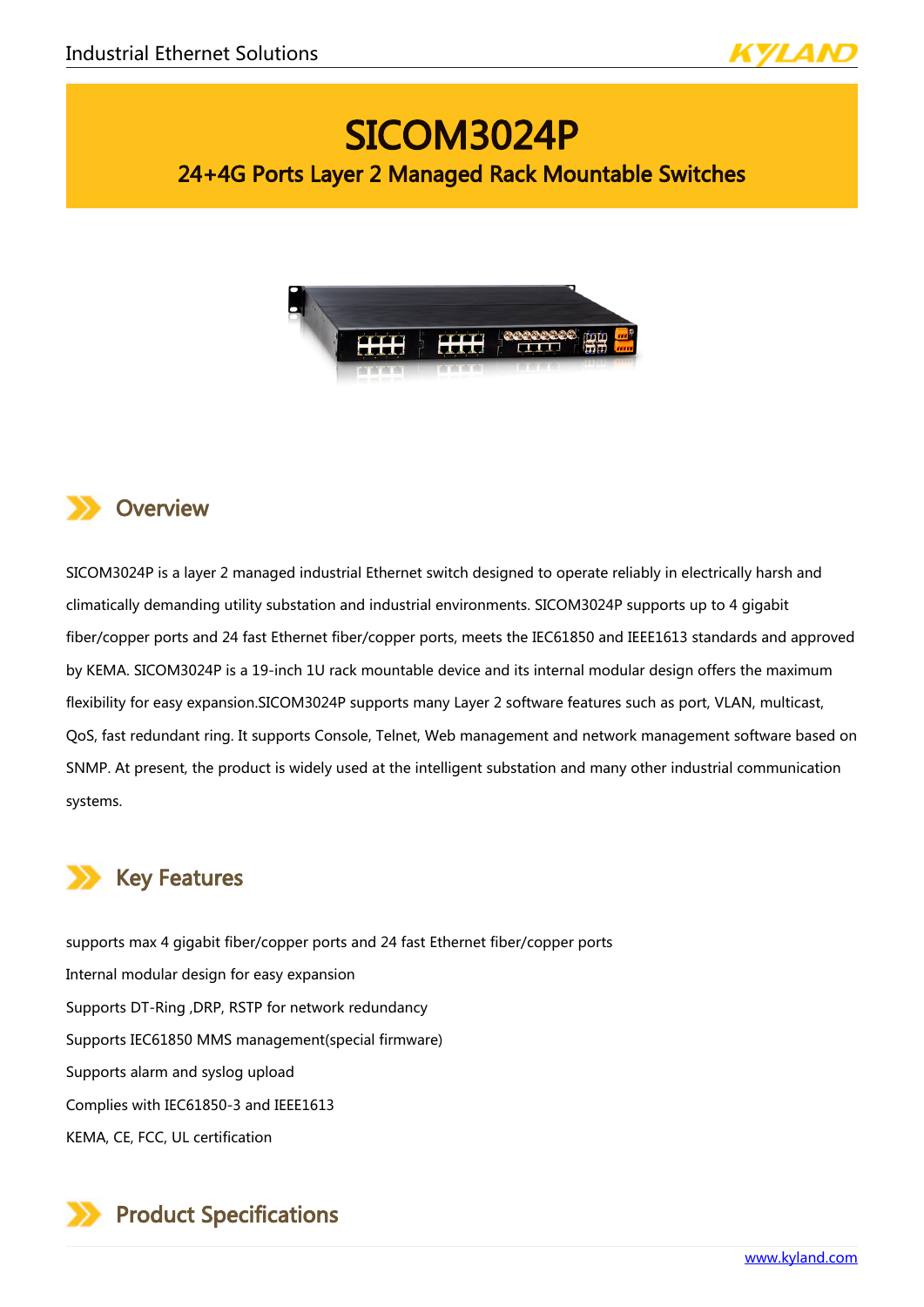

### >Software Functions -Switching Function

Supports VLAN and PVLAN Supports port aggregation Supports flow control Support port rate limit Supports broadcast storm suppression

#### -Redundancy Protocol

Supports DT-Ring, DT-Ring+, and DT-VLAN and the recovery time<50 ms Supports DHP and DRP and the recovery time<20 ms Supports STP/RSTP

#### -Multicast Protocol

Supports IGMP snooping Supports GMRP Supports static multicast

# -Security

Supports IEEE 802.1x (special firmware) Supports HTTPS/SSL (special firmware) Supports SSH (special firmware) Supports RADIUS (special firmware) Supports TACACS+ (special firmware) Supports user grading (special firmware) Supports MAC address binding (special firmware) Supports port isolate

# -Service Quality Management

Supports ACL Support 802.1p(CoS),DSCP Supports SP and WRR queuing

#### -Management & Maintenance

Supports Console, Telnet, and Web management methods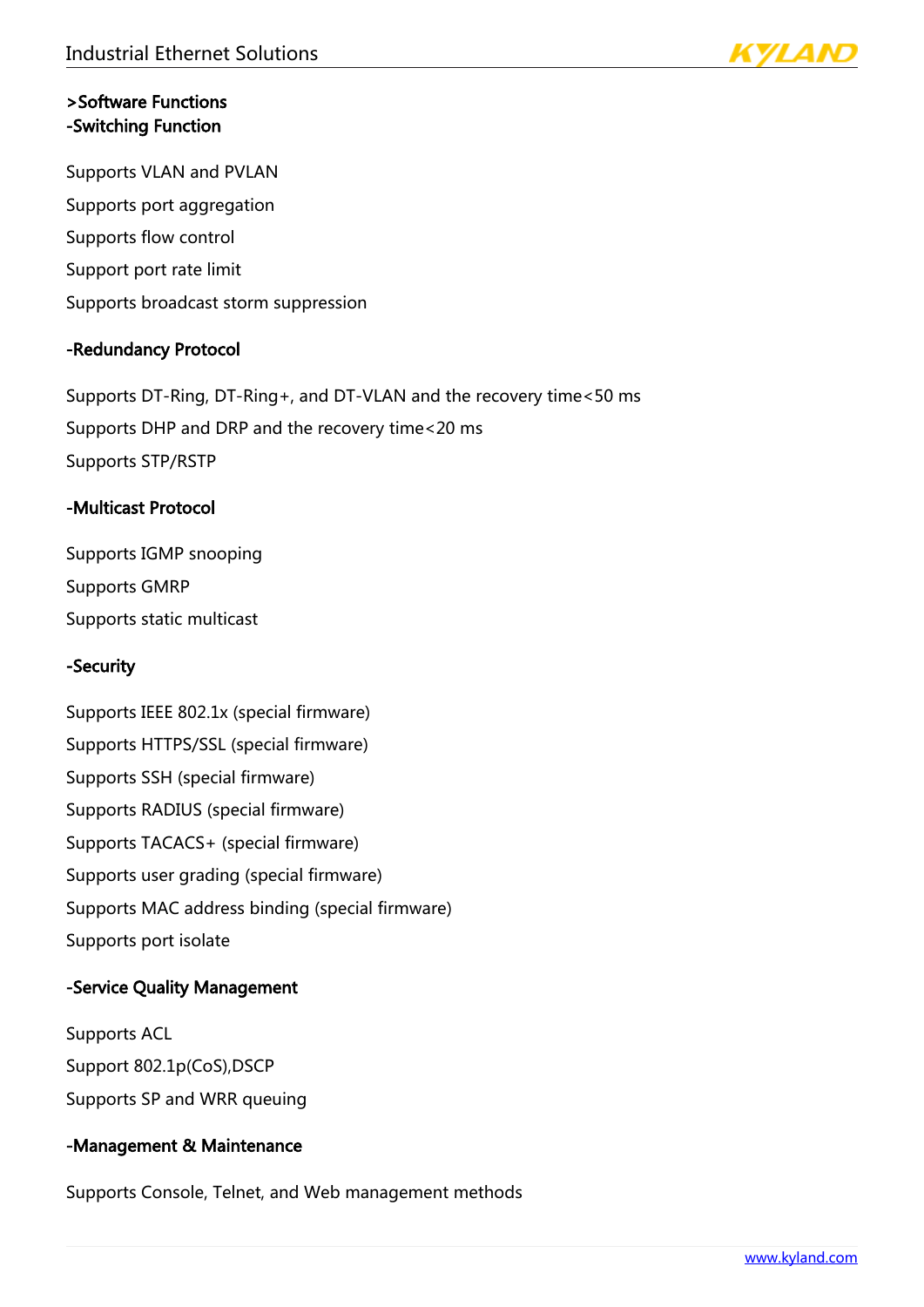

Supports SNMPv1/v2c/v3 and can managed by Kyvision (special firmware supports v3) Supports IEC61850 MMS management (special firmware) Supports software update over FTP Supports the IP/MAC address conflict alarm, power failure alarm, power alarm, temperature alarm, port alarm, and ring alarm Supports RMON Supports port mirroring Supports Syslog Supports LLDP Supports Link-check

### -IP Address Management

Supports Bootp

Supports DHCP server/snooping/option 82

#### -Clock Management

Supports SNTP server/client Supports RTC

# >Product Specifications -Standard

IEEE 802.3i(10Base-T) IEEE 802.3u(100Base-TX and 100Base-FX) IEEE 802.3ab(1000Base-T) IEEE 802.3z(1000Base-SX/LX) IEEE 802.3ad (port aggregation) IEEE 802.3x(flow control) IEEE 802.1p(priority) IEEE 802.1Q(VLAN) IEEE 802.1w(RSTP)

# -Switch Properties

Priority queue: 4 Number of VLANs: 256 VLAN ID: 1–4093 Number of multicast groups: 256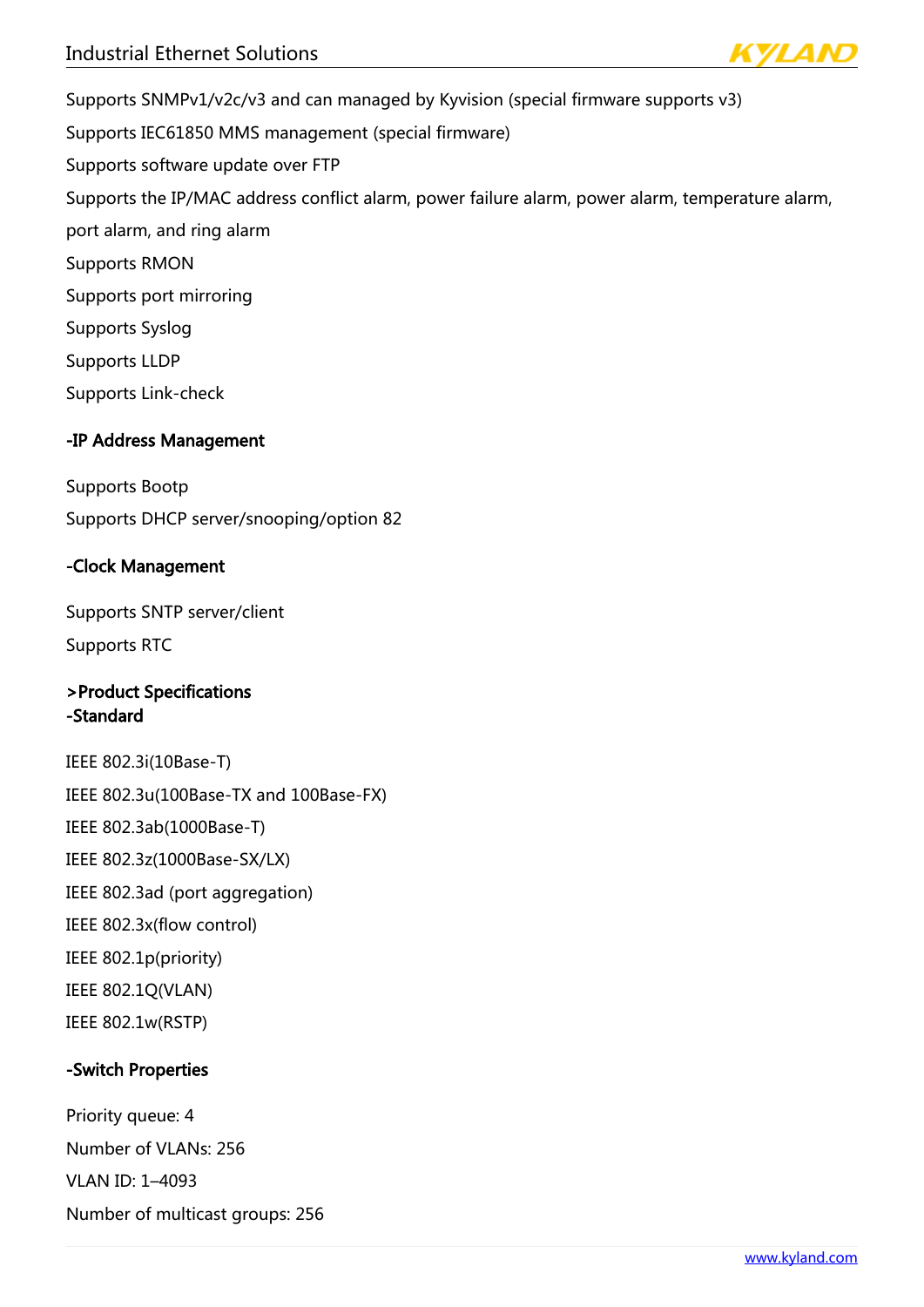MAC table: 8K Packet buffer: 4Mbit Packet forwarding rate: 9.5Mpps Switching delay:<10μs

# -Interface

Gigabit ports: 1000Base-X, SFP port 10/100/1000Base-T(X), RJ45 port Fast Ethernet ports: 100Base-FX, single/multi mode, SC/ST/FC connector 100Base-FX, SFP port(LC connector) 10/100Base-T(X), RJ45 port Console port: RS232,RJ45 Alarm contact: 3-pin 5.08mm-spacing plug-in terminal block, 250 VAC/220 VDC Max, 2 A Max, 60 W Max

# -LED

LED on front panel Running LED: Run Alarm LED: Alarm Power LED: PWR1, PWR2 Port LED: Link/ACT Port speed LED: Speed LED on rear panel Port LED: Link/ACT Port speed LED: Speed

# -Power Requirements

Power input: 24VDC(18-36VDC), 48VDC(36-72VDC), 100-240VAC,50/60Hz;110-220VDC (85-264VAC/77-300VDC) Power terminal: 5-pin 5.08 mm-spacing plug-in terminal block Power consumption:<35w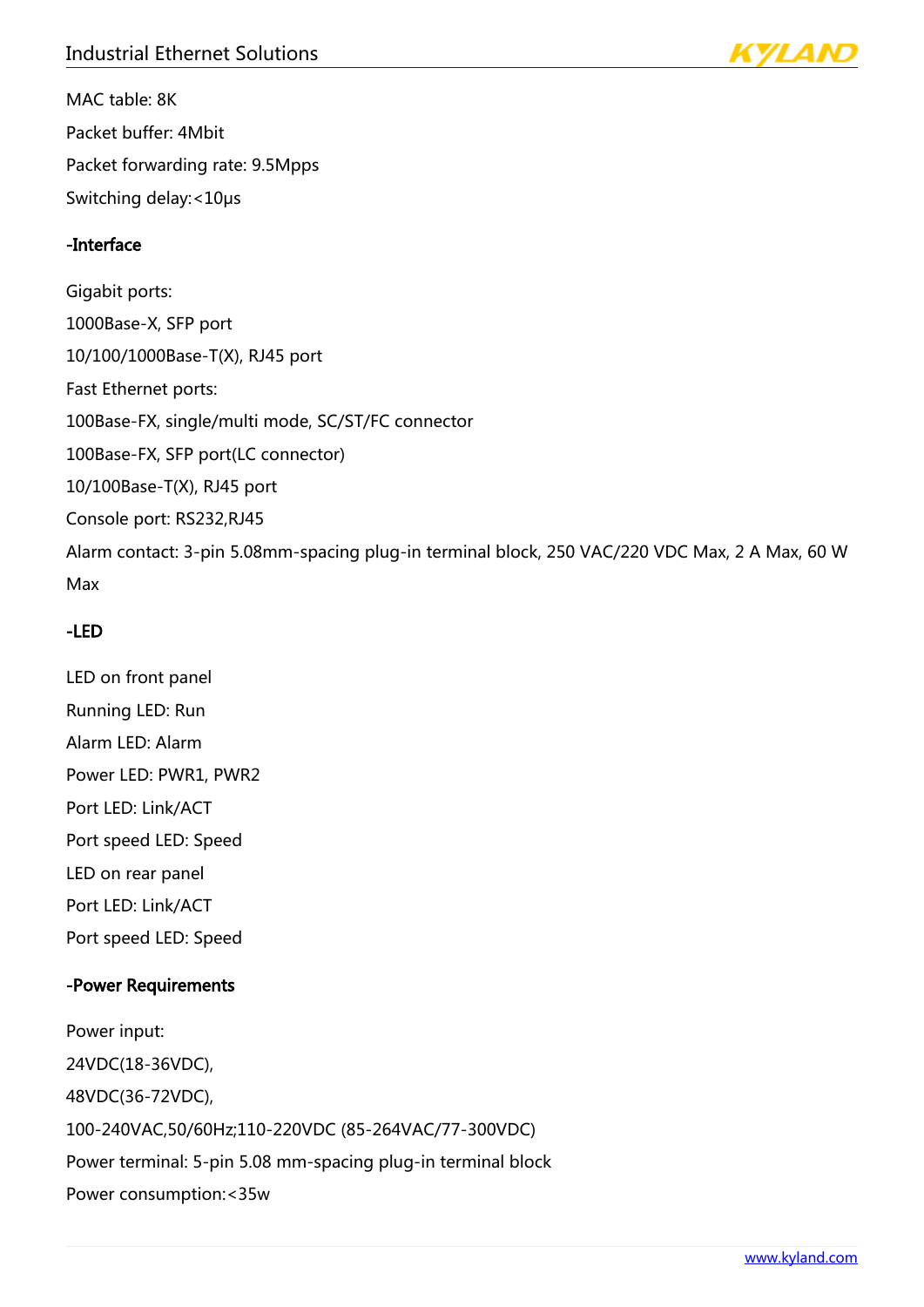

Overload protection: Support Reverse connection protection: Support Redundancy protection: Support

### -Physical Characteristics

Housing: Metal Cooling: Natural cooling, fanless Protection Class: IP40 Dimensions(WxHxD): 482.6mm×44mm×322.5mm (19×1.73×12.70 in.) Weight: 4Kg (8.82 pound) Mounting: 19 inch 1U rack mounting

#### -Environmental Limits

Operating temperature: -40°C to +85°C (-40°F to 185°F) Storage temperature: -40°C to +85°C (-40°F to 185°F) Ambient Relative Humidity: 5% - 95% (non-condensing)

#### -Quality Assurance

MTBF: 346,889 hrs Warranty: 5 years

#### -Approvals

KEMA: Models with power supply of HV:100-240VAC,50/60Hz;110-220VDC CE: Models with power supply of HV:100-240VAC,50/60Hz;110-220VDC FCC: Models with power supply of HV:100-240VAC,50/60Hz;110-220VDC UL508,Class I,Div2: All models NEMA TS2: Models with power supply of HV:100-240VAC,50/60Hz;110-220VDC

#### -Industry Standard

EMI: FCC CFR47 Part 15,EN55022/CISPR22,Class A

EMS: IEC61000-4-2(ESD) ±8kV(contact),±15kV(air) IEC61000-4-3(RS) 10V/m(80MHz-2GHz) IEC61000-4-4(EFT) Power Port:±4kV;Data Port:±2kV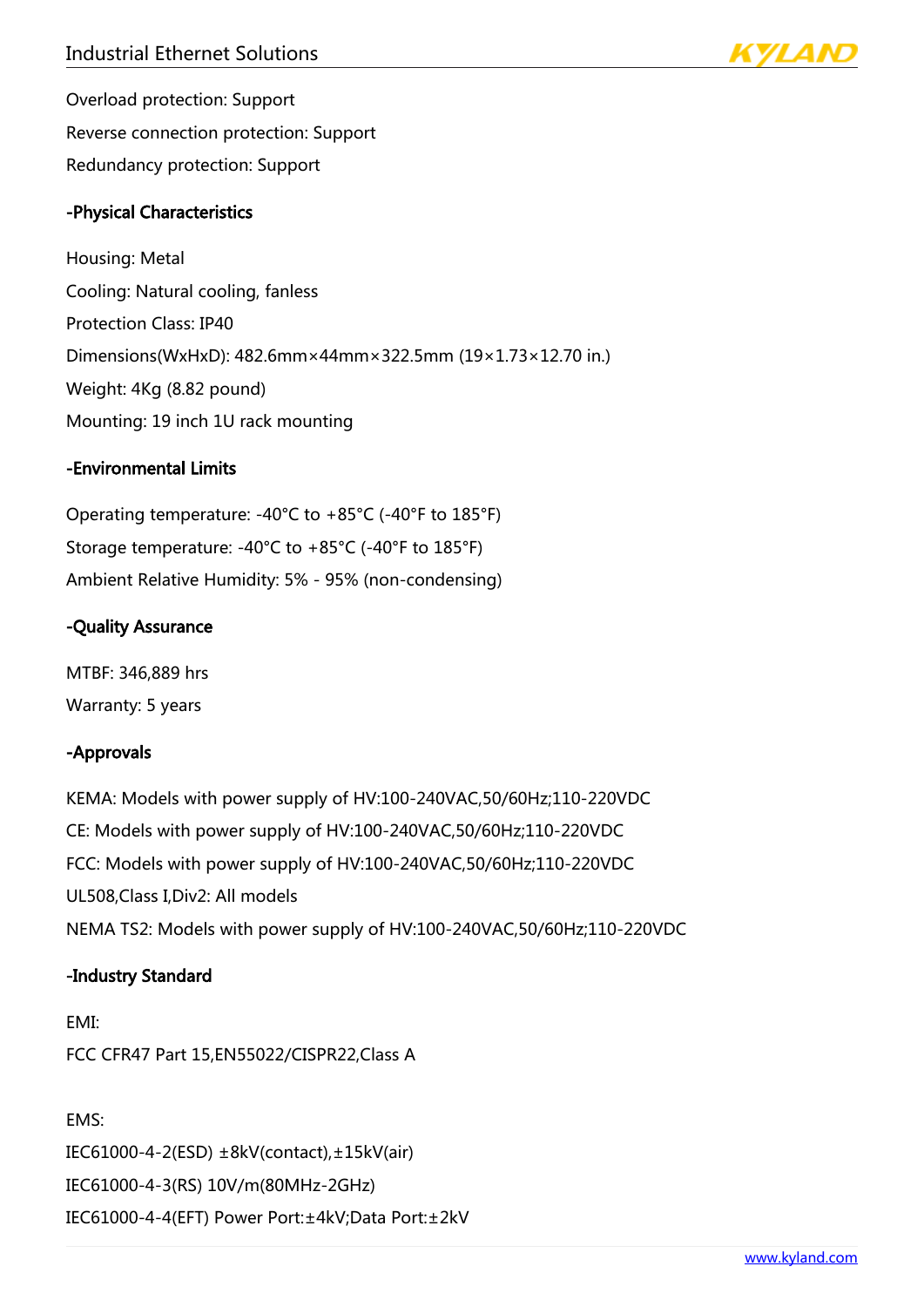

IEC61000-4-5(Surge) Power Port:±2kV/DM,±4kV/CM;Data Port:±2kV IEC61000-4-6(CS) 3V(10kHz-150kHz);10V(150kHz-80MHz) IEC61000-4-8(power frequency magnetic field) 100A/m(cont.),1000A/m(1s-3s) IEC61000-4-9(pulsed magnetic field) 1000A/m IEC61000-4-10(damped oscillation) 100A/m IEC61000-4-12(oscillatory wave) 2.5kV/CM,1kV/DM IEC61000-4-16(common mode conduction) 30V(cont.),300V(1s)

Machinery: IEC60068-2-6 (vibration), IEC60068-2-27 (shock), IEC60068-2-32 (free fall)

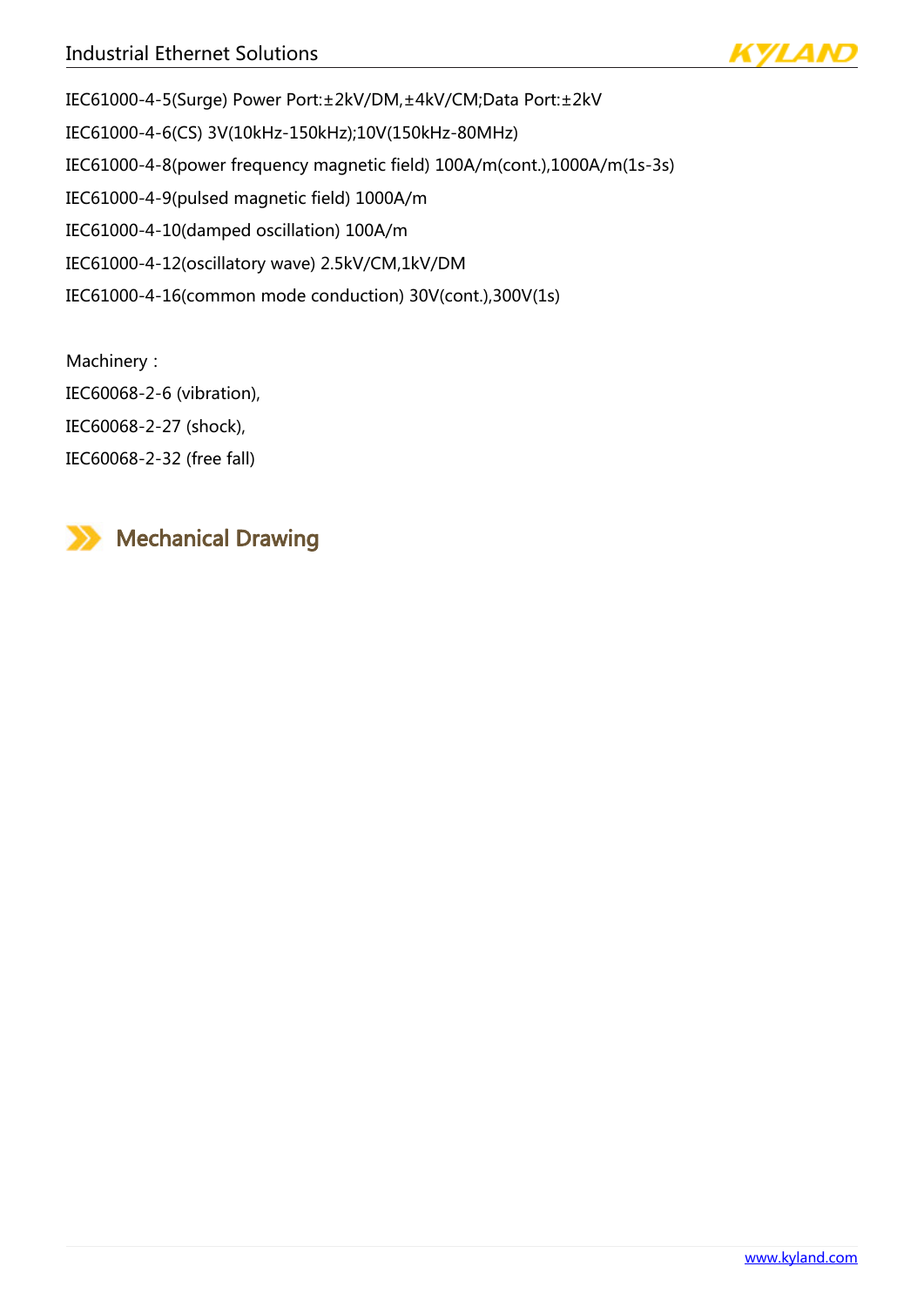





| <u>, le leile i si si si el el el si si si si si el el el el el si si si si el el e</u> |  |  |
|-----------------------------------------------------------------------------------------|--|--|

# Ordering Information

| Product Model (with Gigabit ports):SICOM3024P-Ports1Ports2-Connector-PS1-PS2 |                                                                    |  |
|------------------------------------------------------------------------------|--------------------------------------------------------------------|--|
| $\parallel$ Ports $1$                                                        | Gigabit ports                                                      |  |
| ∥4GX                                                                         | 4x1000Base-X,10/100/1000Base-T(X) SFP port                         |  |
| ∥4GE                                                                         | 4x10/100/1000Base-T(X) RJ45 port                                   |  |
| ∥2GX                                                                         | 2x1000Base-X,10/100/1000Base-T(X) SFP port                         |  |
| $\parallel$ Ports2                                                           | Fast Ethernet ports                                                |  |
| ∥24S                                                                         | 24x100Base-FX,single-mode fiber port                               |  |
| ∥24M                                                                         | 24x100Base-FX,multi-mode fiber port                                |  |
| 22S2T                                                                        | 22x100Base-FX,single-mode fiber port; 2x10/100Base-T(X) RJ45 port  |  |
| ∥22M2T                                                                       | 22x100Base-FX,multi-mode fiber port; 2x10/100Base-T(X) RJ45 port   |  |
| ∥20S4T                                                                       | 20x100Base-FX,single-mode fiber port; 4x10/100Base-T(X) RJ45 port  |  |
| ∥20M4T                                                                       | 20x100Base-FX,multi-mode fiber port; 4x10/100Base-T(X) RJ45 port   |  |
| ∥18S6T                                                                       | 18x100Base-FX, single-mode fiber port; 6x10/100Base-T(X) RJ45 port |  |
| ∥18M6T                                                                       | 18x100Base-FX,multi-mode fiber port; 6x10/100Base-T(X) RJ45 port   |  |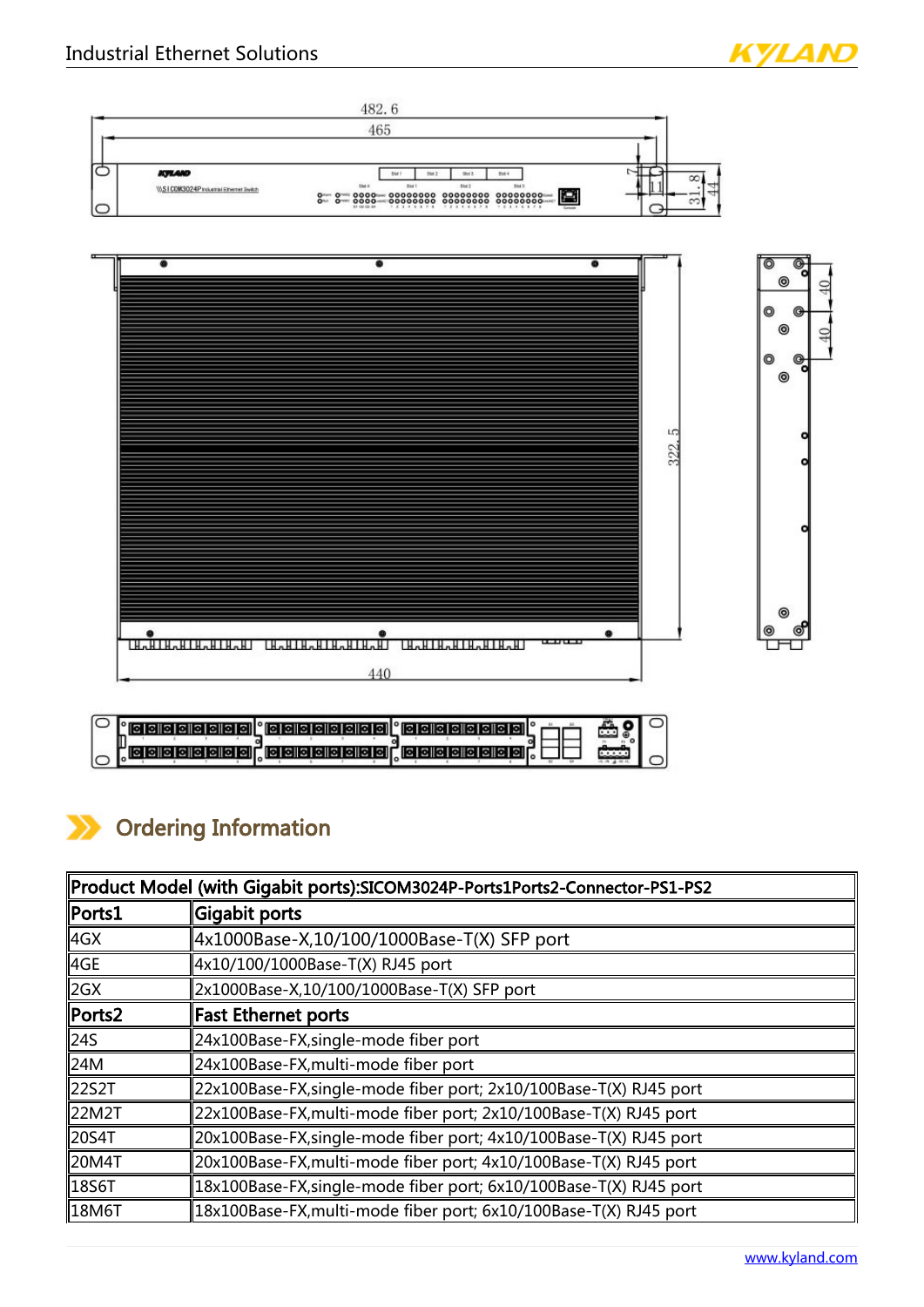

| ∥16S8T              | 16x100Base-FX,single-mode fiber port; 8x10/100Base-T(X) RJ45 port   |
|---------------------|---------------------------------------------------------------------|
| 16M8T               | 16x100Base-FX, multi-mode fiber port; 8x10/100Base-T(X) RJ45 port   |
| 14S10T              | 14x100Base-FX,single-mode fiber port; 10x10/100Base-T(X) RJ45 port  |
| 14M10T              | 14x100Base-FX, multi-mode fiber port; 10x10/100Base-T(X) RJ45 port  |
| 12S12T              | 12x100Base-FX, single-mode fiber port; 12x10/100Base-T(X) RJ45 port |
| 12M12T              | 12x100Base-FX, multi-mode fiber port; 12x10/100Base-T(X) RJ45 port  |
| 10S14T              | 10x100Base-FX,single-mode fiber port; 14x10/100Base-T(X) RJ45 port  |
| 10M14T              | 10x100Base-FX,multi-mode fiber port; 14x10/100Base-T(X) RJ45 port   |
| ∥8S16T              | 8x100Base-FX,single-mode fiber port; 16x10/100Base-T(X) RJ45 port   |
| 8M16T               | 8x100Base-FX, multi-mode fiber port; 16x10/100Base-T(X) RJ45 port   |
| 6S18T               | 6x100Base-FX, single-mode fiber port; 18x10/100Base-T(X) RJ45 port  |
| 6M18T               | 6x100Base-FX, multi-mode fiber port; 18x10/100Base-T(X) RJ45 port   |
| ∥4S20T              | 4x100Base-FX, single-mode fiber port; 20x10/100Base-T(X) RJ45 port  |
| ∥4M20T              | 4x100Base-FX, multi-mode fiber port; 20x10/100Base-T(X) RJ45 port   |
| 2S22T               | 2x100Base-FX, single-mode fiber port; 22x10/100Base-T(X) RJ45 port  |
| 2M22T               | 2x100Base-FX,multi-mode fiber port; 22x10/100Base-T(X) RJ45 port    |
| 24T                 | 24x10/100Base-T(X) RJ45 port                                        |
| 16S                 | 16x100Base-FX, single-mode fiber port                               |
| 16M                 | 16x100Base-FX,multi-mode fiber port                                 |
| 14S2T               | 14x100Base-FX, single-mode fiber port; 2x10/100Base-T(X) RJ45 port  |
| 14M2T               | 14x100Base-FX, multi-mode fiber port; 2x10/100Base-T(X) RJ45 port   |
| 12S4T               | 12x100Base-FX,single-mode fiber port; 4x10/100Base-T(X) RJ45 port   |
| ∥12M4T              | 12x100Base-FX,multi-mode fiber port; 4x10/100Base-T(X) RJ45 port    |
| 10S6T               | 10x100Base-FX, single-mode fiber port; 6x10/100Base-T(X) RJ45 port  |
| 10M6T               | 10x100Base-FX,multi-mode fiber port; 6x10/100Base-T(X) RJ45 port    |
| 8S8T                | 8x100Base-FX, single-mode fiber port; 8x10/100Base-T(X) RJ45 port   |
| ∥8M8T               | 8x100Base-FX,multi-mode fiber port; 8x10/100Base-T(X) RJ45 port     |
| 6S10T               | 6x100Base-FX,single-mode fiber port; 10x10/100Base-T(X) RJ45 port   |
| 6M10T               | 6x100Base-FX,multi-mode fiber port; 10x10/100Base-T(X) RJ45 port    |
| 4S12T               | 4x100Base-FX, single-mode fiber port; 12x10/100Base-T(X) RJ45 port  |
| ∥4M12T              | 4x100Base-FX, multi-mode fiber port; 12x10/100Base-T(X) RJ45 port   |
| 2S14T               | 2x100Base-FX, single-mode fiber port; 14x10/100Base-T(X) RJ45 port  |
| ∥2M14T              | 2x100Base-FX, multi-mode fiber port; 14x10/100Base-T(X) RJ45 port   |
| $\parallel$ 16T     | 16x10/100Base-T(X) RJ45 port                                        |
| 8S                  | 8x100Base-FX, single-mode fiber port                                |
| ∣8M                 | 8x100Base-FX, multi-mode fiber port                                 |
| 6S2T                | 6x100Base-FX, single-mode fiber port; 2x10/100Base-T(X) RJ45 port   |
| 6M2T                | 6x100Base-FX, multi-mode fiber port; 2x10/100Base-T(X) RJ45 port    |
| ∥4S4T               | 4x100Base-FX, single-mode fiber port; 4x10/100Base-T(X) RJ45 port   |
| 4M4T                | 4x100Base-FX, multi-mode fiber port; 4x10/100Base-T(X) RJ45 port    |
| ∣2S6T               | 2x100Base-FX, single-mode fiber port; 6x10/100Base-T(X) RJ45 port   |
| 2M6T                | 2x100Base-FX, multi-mode fiber port; 6x10/100Base-T(X) RJ45 port    |
| 8T                  | 8x10/100Base-T(X) RJ45 port                                         |
| 24SFP               | 24x100Base-FX,SFP port                                              |
| $\parallel$ 16SFP8T | 16x100Base-FX,SFP port; 8x10/100Base-T(X) RJ45 port                 |
| $ 8$ SFP $16$ T     | 8x100Base-FX, SFP port; 16x10/100Base-T(X) RJ45 port                |
| $\parallel$ 16SFP   | 16x100Base-FX,SFP port                                              |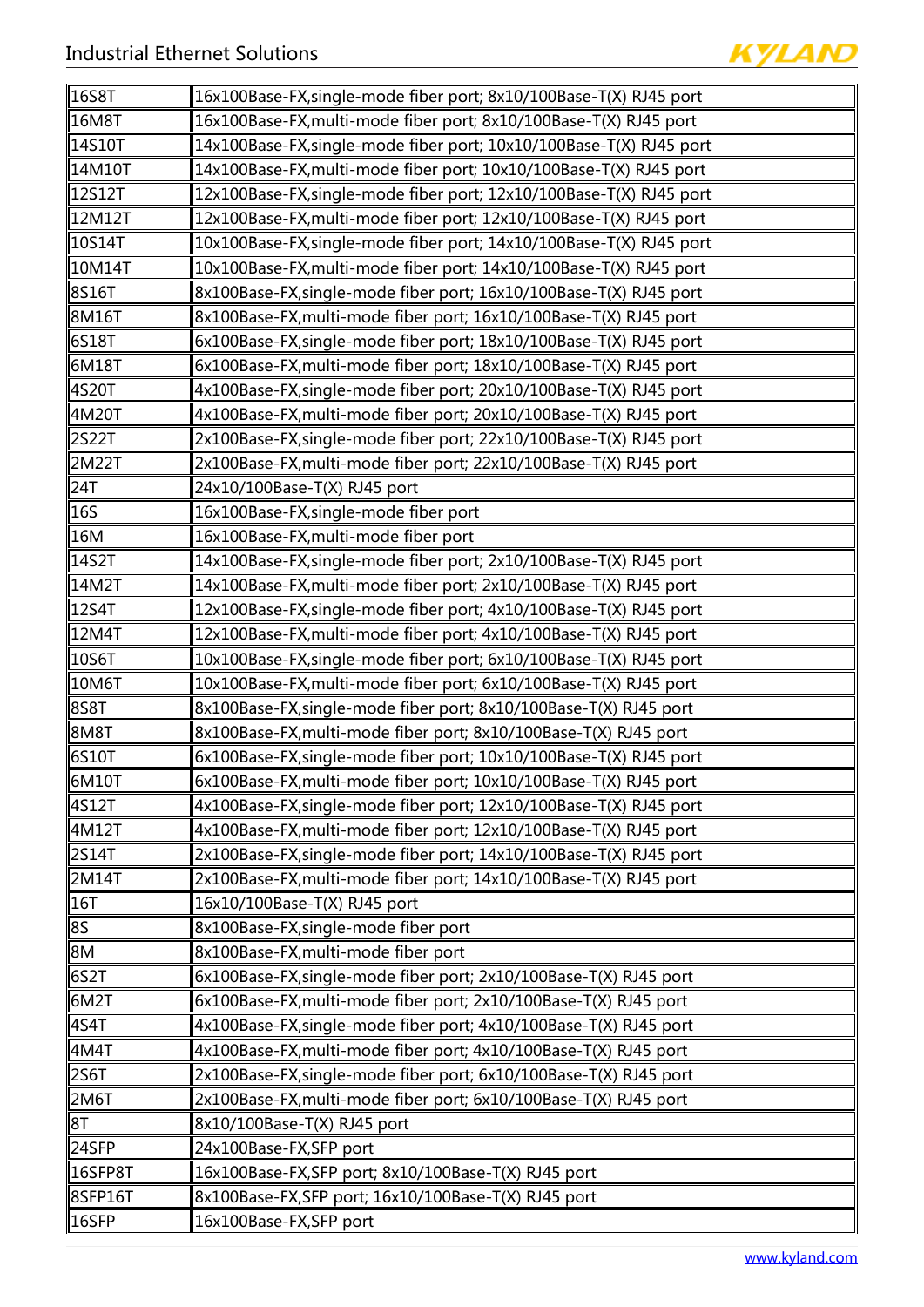| 8SFP8T         | 8x100Base-FX,SFP port; 8x10/100Base-T(X) RJ45 port |
|----------------|----------------------------------------------------|
| 8SFP           | 8x100Base-FX,SFP port                              |
| Connector      | 100M fiber port specifications                     |
| SC05           | SC connector, multi-mode, 1310nm, 5km              |
| ST05           | ST connector, multi-mode, 1310nm, 5km              |
| FC05           | FC connector, multi-mode, 1310nm, 5km              |
| SC40           | SC connector, single-mode, 1310nm, 40km            |
| ST40           | ST connector, single-mode, 1310nm, 40km            |
| FC40           | FC connector, single-mode, 1310nm, 40km            |
| SC60           | SC connector, single-mode, 1310nm, 60km            |
| SC80           | SC connector, single-mode, 1550nm, 80km            |
| None           | No 100M fiber port or connector is SFP             |
| PS1            | Power input 1                                      |
| ∣HV            | 100-240VAC,50/60Hz;110-220VDC(85-264VAC/77-300VDC) |
| L1             | 48VDC(36-72VDC)                                    |
| L3             | 24VDC(18-36VDC)                                    |
| PS2            | Power input 2                                      |
| ∣HV            | 100-240VAC,50/60Hz;110-220VDC(85-264VAC/77-300VDC) |
| L1             | 48VDC(36-72VDC)                                    |
| L <sub>3</sub> | 24VDC(18-36VDC)                                    |
| None           | no redundant power supply                          |

| Product Model (without gigabit ports):SICOM3024P-Ports1-Connector-PS1-PS2 |                                                                     |  |
|---------------------------------------------------------------------------|---------------------------------------------------------------------|--|
| $\parallel$ Ports $1$                                                     | Fast Ethernet ports                                                 |  |
| ∥24S                                                                      | 24x100Base-FX, single-mode fiber port                               |  |
| 24M                                                                       | 24x100Base-FX, multi-mode fiber port                                |  |
| 22S2T                                                                     | 22x100Base-FX, single-mode fiber port; 2x10/100Base-T(X) RJ45 port  |  |
| ∥22M2T                                                                    | 22x100Base-FX, multi-mode fiber port; 2x10/100Base-T(X) RJ45 port   |  |
| ∥20S4T                                                                    | 20x100Base-FX, single-mode fiber port; 4x10/100Base-T(X) RJ45 port  |  |
| ∥20M4T                                                                    | 20x100Base-FX, multi-mode fiber port; 4x10/100Base-T(X) RJ45 port   |  |
| ∥18S6T                                                                    | 18x100Base-FX, single-mode fiber port; 6x10/100Base-T(X) RJ45 port  |  |
| ∥18M6T                                                                    | 18x100Base-FX,multi-mode fiber port; 6x10/100Base-T(X) RJ45 port    |  |
| ∥16S8T                                                                    | 16x100Base-FX, single-mode fiber port; 8x10/100Base-T(X) RJ45 port  |  |
| 16M8T                                                                     | 16x100Base-FX, multi-mode fiber port; 8x10/100Base-T(X) RJ45 port   |  |
| 14S10T                                                                    | 14x100Base-FX, single-mode fiber port; 10x10/100Base-T(X) RJ45 port |  |
| 14M10T                                                                    | 14x100Base-FX,multi-mode fiber port; 10x10/100Base-T(X) RJ45 port   |  |
| ∥12S12T                                                                   | 12x100Base-FX, single-mode fiber port; 12x10/100Base-T(X) RJ45 port |  |
| ∥12M12T                                                                   | 12x100Base-FX, multi-mode fiber port; 12x10/100Base-T(X) RJ45 port  |  |
| ∥10S14T                                                                   | 10x100Base-FX,single-mode fiber port; 14x10/100Base-T(X) RJ45 port  |  |
| ∥10M14T                                                                   | 10x100Base-FX,multi-mode fiber port; 14x10/100Base-T(X) RJ45 port   |  |
| ∥8S16T                                                                    | 8x100Base-FX,single-mode fiber port; 16x10/100Base-T(X) RJ45 port   |  |
| ∥8M16T                                                                    | 8x100Base-FX, multi-mode fiber port; 16x10/100Base-T(X) RJ45 port   |  |
| ∥6S18T                                                                    | 6x100Base-FX, single-mode fiber port; 18x10/100Base-T(X) RJ45 port  |  |
| ∥6M18T                                                                    | 6x100Base-FX,multi-mode fiber port; 18x10/100Base-T(X) RJ45 port    |  |

**KYLAND**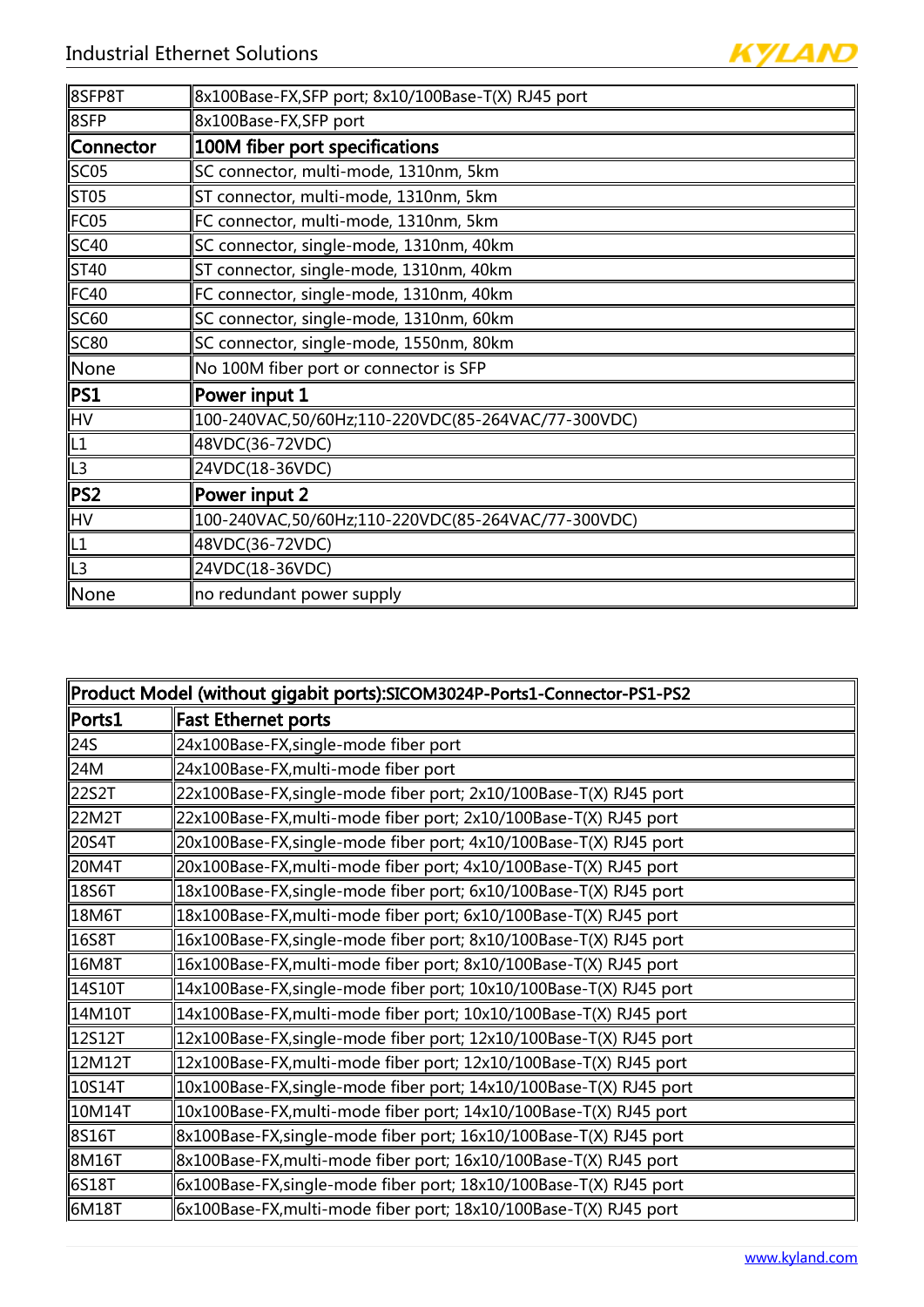

| ∥4S20T              | 4x100Base-FX,single-mode fiber port; 20x10/100Base-T(X) RJ45 port   |
|---------------------|---------------------------------------------------------------------|
| ∥4M20T              | 4x100Base-FX, multi-mode fiber port; 20x10/100Base-T(X) RJ45 port   |
| ∥2S22T              | 2x100Base-FX, single-mode fiber port; 22x10/100Base-T(X) RJ45 port  |
| ∥2M22T              | 2x100Base-FX, multi-mode fiber port; 22x10/100Base-T(X) RJ45 port   |
| ∥24T                | 24x10/100Base-T(X) RJ45 port                                        |
| 16S                 | 16x100Base-FX, single-mode fiber port                               |
| 16M                 | 16x100Base-FX, multi-mode fiber port                                |
| 14S2T               | 14x100Base-FX, single-mode fiber port; 2x10/100Base-T(X) RJ45 port  |
| 14M2T               | 14x100Base-FX, multi-mode fiber port; 2x10/100Base-T(X) RJ45 port   |
| ∥12S4T              | 12x100Base-FX, single-mode fiber port; 4x10/100Base-T(X) RJ45 port  |
| ∥12M4T              | 12x100Base-FX, multi-mode fiber port; 4x10/100Base-T(X) RJ45 port   |
| $\parallel$ 10S6T   | 10x100Base-FX, single-mode fiber port; 6x10/100Base-T(X) RJ45 port  |
| ∥10M6T              | 10x100Base-FX, multi-mode fiber port; 6x10/100Base-T(X) RJ45 port   |
| ∥8S8T               | 8x100Base-FX, single-mode fiber port; 8x10/100Base-T(X) RJ45 port   |
| ∥8M8T               | 8x100Base-FX, multi-mode fiber port; 8x10/100Base-T(X) RJ45 port    |
| ∥6S10T              | 6x100Base-FX,single-mode fiber port; 10x10/100Base-T(X) RJ45 port   |
| ∥6M10T              | 6x100Base-FX, multi-mode fiber port; 10x10/100Base-T(X) RJ45 port   |
| ∥4S12T              | 4x100Base-FX, single-mode fiber port; 12x10/100Base-T(X) RJ45 port  |
| ∥4M12T              | 4x100Base-FX, multi-mode fiber port; 12x10/100Base-T(X) RJ45 port   |
| ∥2S14T              | 2x100Base-FX, single-mode fiber port; 14x10/100Base-T(X) RJ45 port  |
| ∥2M14T              | 2x100Base-FX, multi-mode fiber port; 14x10/100Base-T(X) RJ45 port   |
| $\parallel$ 16T     | 16x10/100Base-T(X) RJ45 port                                        |
| 8S                  | 8x100Base-FX, single-mode fiber port                                |
| ∥8M                 | 8x100Base-FX, multi-mode fiber port                                 |
| ∥6S2T               | 6x100Base-FX, single-mode fiber port; 2x10/100Base-T(X) RJ45 port   |
| ∥6M2T               | 6x100Base-FX,multi-mode fiber port; 2x10/100Base-T(X) RJ45 port     |
| ∥4S4T               | 4x100Base-FX,single-mode fiber port; 4x10/100Base-T(X) RJ45 port    |
| 4M4T                | 4x100Base-FX, multi-mode fiber port; 4x10/100Base-T(X) RJ45 port    |
| ∥2S6T               | 2x100Base-FX, single-mode fiber port; 6x10/100Base-T(X) RJ45 port   |
| 2M6T                | 2x100Base-FX, multi-mode fiber port; 6x10/100Base-T(X) RJ45 port    |
| 8⊺                  | 8x10/100Base-T(X) RJ45 port                                         |
| 24SFP               | 24x100Base-FX,SFP port                                              |
| $\parallel$ 16SFP8T | 16x100Base-FX,SFP port; 8x10/100Base-T(X) RJ45 port                 |
| $ \! $ 8SFP16T      | 8x100Base-FX,SFP port; 16x10/100Base-T(X) RJ45 port                 |
| $\parallel$ 16SFP   | 16x100Base-FX,SFP port                                              |
| ∥8SFP8T             | 8x100Base-FX,SFP port; 8x10/100Base-T(X) RJ45 port                  |
| ∥8SFP               | 8x100Base-FX,SFP port                                               |
| ∥24S4T              | 24x100Base-FX, single-mode fiber port; 4x10/100Base-T(X) RJ45 port  |
| 24M4T               | 24x100Base-FX, multi-mode fiber port; 4x10/100Base-T(X) RJ45 port   |
| 22S6T               | 22x100Base-FX, single-mode fiber port; 6x10/100Base-T(X) RJ45 port  |
| 22M6T               | 22x100Base-FX, multi-mode fiber port; 6x10/100Base-T(X) RJ45 port   |
| ∥20S8T              | 20x100Base-FX, single-mode fiber port; 8x10/100Base-T(X) RJ45 port  |
| ∥20M8T              | 20x100Base-FX, multi-mode fiber port; 8x10/100Base-T(X) RJ45 port   |
| ∥18S10T             | 18x100Base-FX, single-mode fiber port; 10x10/100Base-T(X) RJ45 port |
| 18M10T              | 18x100Base-FX, multi-mode fiber port; 10x10/100Base-T(X) RJ45 port  |
| 16S12T              | 16x100Base-FX, single-mode fiber port; 12x10/100Base-T(X) RJ45 port |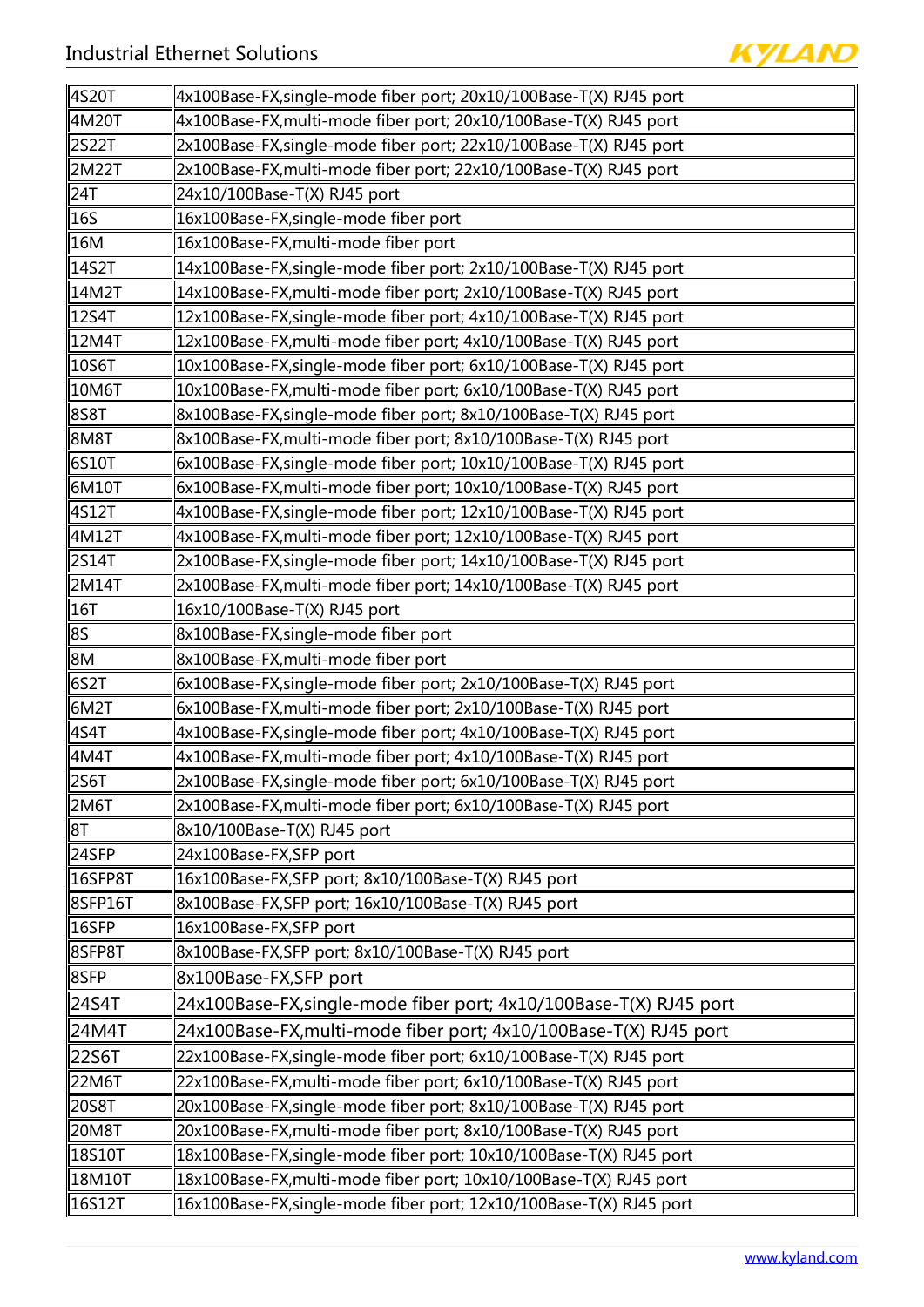

| ∥16M12T             | 16x100Base-FX,multi-mode fiber port; 12x10/100Base-T(X) RJ45 port   |
|---------------------|---------------------------------------------------------------------|
| 14S14T              | 14x100Base-FX, single-mode fiber port; 14x10/100Base-T(X) RJ45 port |
| 14M14T              | 14x100Base-FX, multi-mode fiber port; 14x10/100Base-T(X) RJ45 port  |
| 12S16T              | 12x100Base-FX, single-mode fiber port; 16x10/100Base-T(X) RJ45 port |
| 12M16T              | 12x100Base-FX, multi-mode fiber port; 16x10/100Base-T(X) RJ45 port  |
| 10S18T              | 10x100Base-FX, single-mode fiber port; 18x10/100Base-T(X) RJ45 port |
| 10M18T              | 10x100Base-FX, multi-mode fiber port; 18x10/100Base-T(X) RJ45 port  |
| 8S20T               | 8x100Base-FX, single-mode fiber port; 20x10/100Base-T(X) RJ45 port  |
| 8M20T               | 8x100Base-FX, multi-mode fiber port; 20x10/100Base-T(X) RJ45 port   |
| 6S22T               | 6x100Base-FX, single-mode fiber port; 22x10/100Base-T(X) RJ45 port  |
| 6M22T               | 6x100Base-FX, multi-mode fiber port; 22x10/100Base-T(X) RJ45 port   |
| ∥4S24T              | 4x100Base-FX, single-mode fiber port; 24x10/100Base-T(X) RJ45 port  |
| 4M24T               | 4x100Base-FX, multi-mode fiber port; 24x10/100Base-T(X) RJ45 port   |
| 2S26T               | 2x100Base-FX, single-mode fiber port; 26x10/100Base-T(X) RJ45 port  |
| 2M26T               | 2x100Base-FX, multi-mode fiber port; 26x10/100Base-T(X) RJ45 port   |
| 28T                 | 28x10/100Base-T(X) RJ45 port                                        |
| 16S4T               | 16x100Base-FX, single-mode fiber port; 4x10/100Base-T(X) RJ45 port  |
| 16M4T               | 16x100Base-FX, multi-mode fiber port; 4x10/100Base-T(X) RJ45 port   |
| 14S6T               | 14x100Base-FX, single-mode fiber port; 6x10/100Base-T(X) RJ45 port  |
| 14M6T               | 14x100Base-FX, multi-mode fiber port; 6x10/100Base-T(X) RJ45 port   |
| 12S8T               | 12x100Base-FX, single-mode fiber port; 8x10/100Base-T(X) RJ45 port  |
| 12M8T               | 12x100Base-FX, multi-mode fiber port; 8x10/100Base-T(X) RJ45 port   |
| 10S10T              | 10x100Base-FX, single-mode fiber port; 10x10/100Base-T(X) RJ45 port |
| 10M10T              | 10x100Base-FX, multi-mode fiber port; 10x10/100Base-T(X) RJ45 port  |
| 8S12T               | 8x100Base-FX, single-mode fiber port; 12x10/100Base-T(X) RJ45 port  |
| 8M8T                | 8x100Base-FX, multi-mode fiber port; 12x10/100Base-T(X) RJ45 port   |
| ∥6S14T              | 6x100Base-FX, single-mode fiber port; 14x10/100Base-T(X) RJ45 port  |
| 6M14T               | 6x100Base-FX, multi-mode fiber port; 14x10/100Base-T(X) RJ45 port   |
| ∥4S16T              | 4x100Base-FX,single-mode fiber port; 16x10/100Base-T(X) RJ45 port   |
| ∥4M16T              | 4x100Base-FX, multi-mode fiber port; 16x10/100Base-T(X) RJ45 port   |
| ∥2S18T              | 2x100Base-FX, single-mode fiber port; 18x10/100Base-T(X) RJ45 port  |
| ∥2M18T              | 2x100Base-FX, multi-mode fiber port; 18x10/100Base-T(X) RJ45 port   |
| 20T                 | 20x10/100Base-T(X) RJ45 port                                        |
| ∥8S4T               | 8x100Base-FX, single-mode fiber port; 4x10/100Base-T(X) RJ45 port   |
| ∣8M4T               | 8x100Base-FX, multi-mode fiber port; 4x10/100Base-T(X) RJ45 port    |
| 6S6T                | 6x100Base-FX, single-mode fiber port; 6x10/100Base-T(X) RJ45 port   |
| 6M6T                | 6x100Base-FX, multi-mode fiber port; 6x10/100Base-T(X) RJ45 port    |
| ∥4S8T               | 4x100Base-FX, single-mode fiber port; 8x10/100Base-T(X) RJ45 port   |
| ∥4M8T               | 4x100Base-FX, multi-mode fiber port; 8x10/100Base-T(X) RJ45 port    |
| 2S10T               | 2x100Base-FX, single-mode fiber port; 10x10/100Base-T(X) RJ45 port  |
| ∥2M10T              | 2x100Base-FX, multi-mode fiber port; 10x10/100Base-T(X) RJ45 port   |
| ∥12T                | 12x10/100Base-T(X) RJ45 port                                        |
| ∥24SFP4T            | 24x100Base-FX,SFP port; 4x10/100Base-T(X) RJ45 port                 |
| ∥16SFP12T           | 16x100Base-FX, SFP port; 12x10/100Base-T(X) RJ45 port               |
| ∥8SFP20T            | 8x100Base-FX, SFP port; 20x10/100Base-T(X) RJ45 port                |
| $\parallel$ 16SFP4T | 16x100Base-FX,SFP port; 4x10/100Base-T(X) RJ45 port                 |
| 8SFP12T             | 8x100Base-FX,SFP port; 12x10/100Base-T(X) RJ45 port                 |